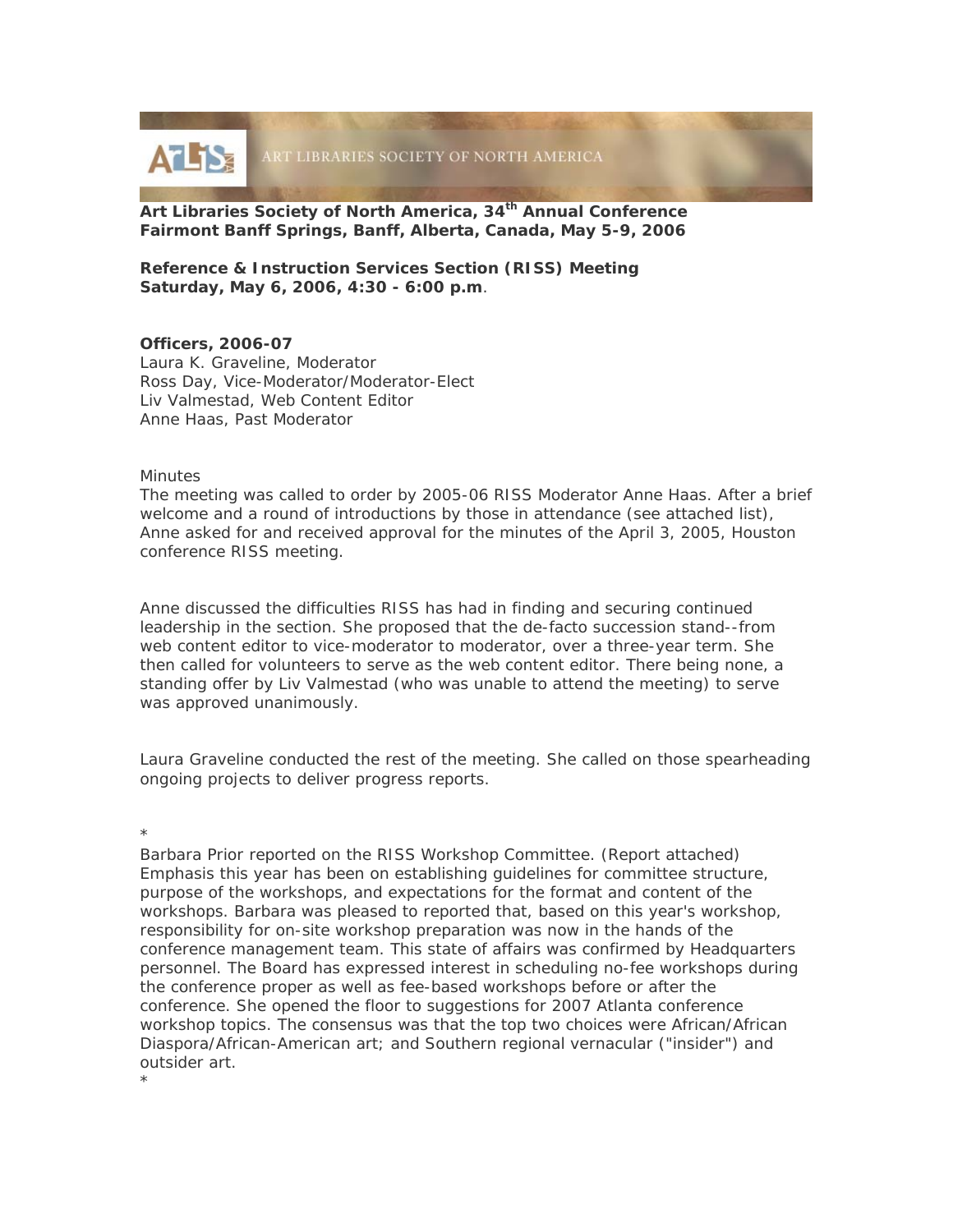Jon Evans gave an update on the Artists' Files Working Group's activities. Jon summarized and amplified what was set down in his Progress Report of 2005. The Group hopes to have the statement of purpose, a standard for MARC records representing artists' files, and a preliminary directory of institutional holdings on the AWS in four to six months.

Meghan Musolff reported on behalf of Hannah Bennett on the project to create a Guide to Free Internet Sources in Art History. Attendees discussed what web format(s) might work best for the guide and whether ARLIS/NA would host the final product.

Peter Blank reported on the G.K. Hall Library Catalog Inventory project. Peter is seeking volunteers to help in identifying to what extent libraries covered by G.K. Hall catalogs have subsequently converted that catalog information into their respective online catalogs. He hopes to have a working summary document within six months.

The Open Discussion period covered topics of common interest and possible session topics at the 2007 Atlanta conference. One thread included the corollary topics of social networking (e.g. del.icio.us, flickr) and folk taxonomy (e.g. STEVE), federated searching, and the implications of using informal web resources (e.g. blogs) in reference work.

Post-Meeting Issues

\*

\*

\*

RISS website, hosted at the University of Michigan (http://wwwpersonal.umich.edu/~ahaines/RISS/riss.html), significantly outdated. Is there a better solution? Has the Society changed its thinking on hosting section/division web sites? \*

The Art & Design Division was also considering a project to gather free web sites and blogs in art history (see Musolff above).

Annual Report (2006): <http://www.arlisna.org/arlismembers/annreports/2005/sec\_ris.pdf> List of Those Attending (33): Ballmer, Amy Binkowski, Kraig Blank, Peter Blatchley, Jeremy Bliss, Laurel Chibnik, Kitty Clough, Jeanette Cooper, Rebecca Covert, Claudia Day, Ross Edmonson, Christine Emerson, Melanie Evans, Jon Friedman, Rebecca K Graveline, Laura